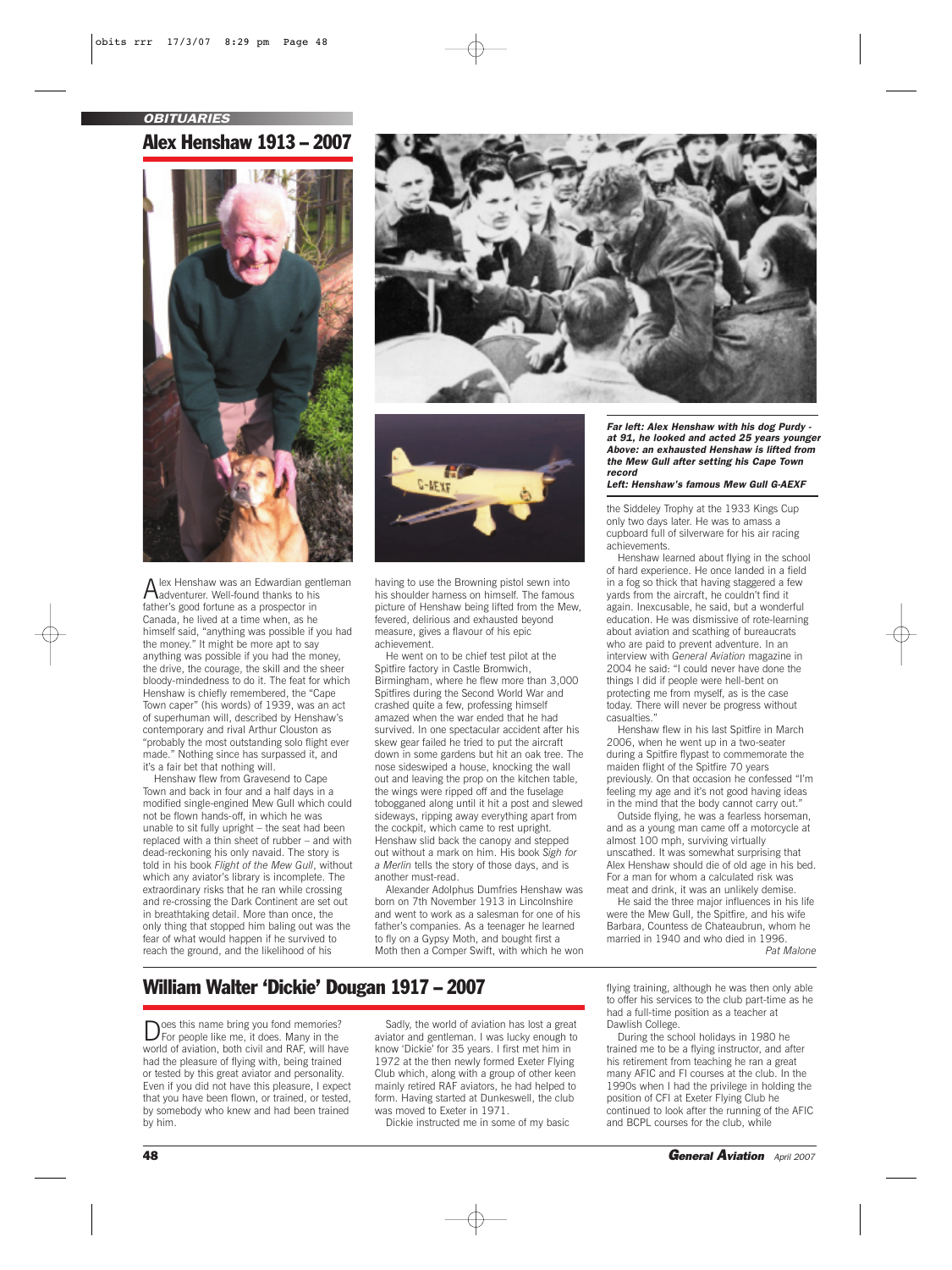examining flying instructors as a member of the Panel of Examiners.

Unfortunately (for both him, and for the rest of us), Dickie lost his medical in the mid nineties. This did not totally stop him from flying, and in particularly indulging his love of aerobatics. Many of us were more than grateful to have Dickie on board providing us with his unique advice and skills. The last time I saw Dickie was approximately six weeks before Christmas 2006, when he told me then that he had been up a few weeks before with a mutual friend, as a passenger of course.

William Walter Dougan came from Ballycross, Co Down, Ireland. His love of things mechanical started with his motorcycle. His life long love affair with flying began in 1934 when he worked at the RAF school at Halton as an apprentice airplane fitter. Fascinated by flying and aviation he joined the RAF and began his aviation career at the age of 17.



His RAF career was to last until 1968, and would see Dickie pass out from Halton as a corporal fitter in 1937, be posted to Scoon for elementary flying training, and continued at Brize Norton, before being posted to RAF Harwell in 1941 as a fully fledged sergeant pilot on their Operational Training Unit for four months. At Harwell he had the frightening experience of having to climb out of a Wellington cockpit window after it had managed to hit the highest hill in Oxfordshire. I should point out that Dickie had been invited along as second pilot and never thought it was possible to get out via the cockpit window, but get out he did.

Following training as a bomber pilot at Bourn, Dickie continued flying the Wellington and other heavies in North Africa. During one ferry flight via Malta he again had a lucky escape. Just as he was landing on the island it was bombed, and the Wellington he was flying

was destroyed.

From 1942 to 1945, and having by then converted on to B24 Liberators, Dickie managed only a few trips back to the UK via the long Atlantic route to avoid occupied Europe and the Luftwaffe. Dickie had lots of stories about these trips, and one concerned his freighting of bananas. Never mind nylon stockings, bananas it seems were the currency in Swindon during Dickie's visits back to the UK.

During his time in the North Africa and the Middle East theatres Dickie had many exploits including once getting lost in a sandstorm and almost running out of fuel. Luck was on his side, for through the storm he spotted a long dark feature and recognised it to be the River Nile. He was then able to land at Cairo with zero fuel.

In 1942 he was involved in the dropping of agents and weapons into Yugoslavia as part of 159/160 Special Duties Squadron. As the



Allies moved on Italy via Sicily, Dickie became part of the Middle East Communications Command, where pigs did indeed fly – meat was in very short supply in Southern Europe, so somehow a pig managed to be loaded onto his B24 Liberator and took a flight across the Mediterranean to Italy. As it was near to Christmas, instead of bully beef, roast pork was on the menu. He accumulated 2000 hours on Liberators and was twice Mentioned in Dispatches.

At the end of the war Dickie returned to the

UK, to Prestwick, Linton on Ouse, Transport Command at Wymeswold, and Bircham Newton. He also had tours of duty at Syreston, Netheravon and Waterbeach. In 1948 he was involved in the Berlin Airlift for a full year. Among his many stories from this time is a testament to another aircraft that he really liked, the Douglas DC3 Dakota. One of the Dakota aircraft, after having been loaded with sheet steel flat to the floor, had to be taken off the line because of a mag drop problem. The ground crew fixed the problem and, not noticing that the aircraft had already been loaded, put it back into the loading line. It was dark and the loaders filled the aircraft with coal on top of the steel sheets. The aircraft did manage to get airborne with the pilot sweating a bit, and made it to Berlin.

In 1950 Dickie was placed at CFS Central Flying School, and as the RAF's first Master Pilot he trained post-war pilots at South Cerney, Oakington, Moreton-in-Marsh and



*Dickie Dougan at the controls of the Confederate Air Force B24 Liberator Mk I when it visited the UK. The second picture captures the look on Dickie's face when he was told he'd be allowed to fly it. Aircraft commander Col Ray Krotinger commented: "He even knows where the goddam seat lever is." Dickie booked 1hr 50 P1/S en route to Norwich*

Ternhill. He moved to Bavaria in 1957 to train pilots of the fledging German Air Force at Landsberg on Harvards and Fouga Magisters. A tour at Queens University Air Squadon followed before in 1966 he joined No 4 Air Experience Flight at Exeter, flying cadets in Chipmunks.

At his very well attended funeral service at St Margarets Church, Topsham, Devon his good friend Peter Gove read out an insightful script he had compiled on Dickie's life. Peter kindly gave his permission for me to use some pre-1970 parts of this script for this article. Thank you, Peter.

*Chris Martin, AOPA Instructor Committee*



*General Aviation April 2007* 49